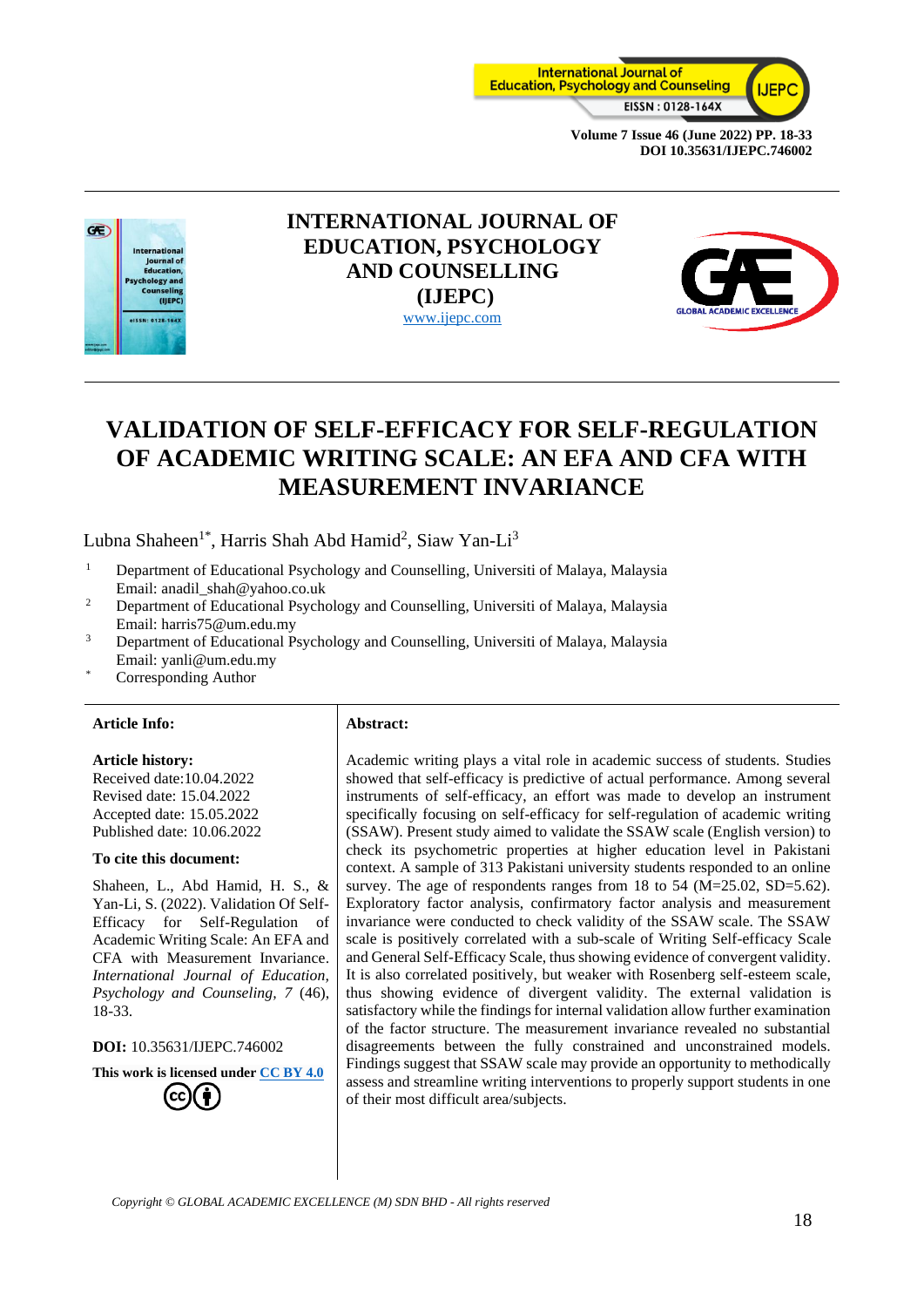

#### **Keywords:**

Academic Writing, Self-Efficacy, Self-Regulation, Measurement Invariance, Validation

#### **Introduction**

Academic writing (AW) is a complicated task and considered as difficult skill to learn (Huwari & Abd Aziz, 2011; Kurk & Atay, 2007). It is a process in which writers need to accumulate their views and judgements along with particular approaches to plan, initiate, perpetuate, and evaluate the writing process (Golombek *et al.*, 2018). It is a discrete practice within academic disciplines which plays a significant role in learners' academic progress(Hyland, 2006; Kellogg & Raulerson, 2007). For academic and professional success, it is global inevitability to have the ability to write well (Kavanoz & Yüksel, 2016). At higher education level, it is expected from students to quickly acquire AW skills though most of them have little to no prior knowledge of this kind of writing (Phillips & O'Flaherty, 2019). Hayes (2000) described that the process of AW is affected by various cognitive and affective factors. Therefore, it is significant to learn about the factors which motivate students to write in order to give benefits to writing ((Ng *et al.*, 2021). These factors could be individual, personal and social factors, knowledge and practice of subject and discipline and student's perceptions about AW (Altınmakas & Bayyurt, 2019). Besides, the written problems could efficiently be resolved if the factors which produce them are recognized (Fareed *et al.*, 2016).

In the process of writing, self-efficacy (SE) beliefs are deemed as contributing factor towards writing (Golparvar & Khafi, 2021). SE is the belief that people have on their own competence to perform and accomplish a course of action to reach the desired target (Bandura, 1986). SE is task-specific and the previous experience of students about a specific task help them to identify their level of SE (Ersanlı, 2015). Since writers' self-confidence to perform writing task creates a sense of SE that enhances writer's self-belief on his/her ability to perform a writing task (Khojasteh *et al.*, 2016). SE has also been shown as a significant predictor to predict AW performance in the ESL context (Han & Hiver, 2018; Huang *et al.*, 2015; Sun & Wang, 2020; Sun *et al.*, 2021; Zabihi, 2018).

*Copyright © GLOBAL ACADEMIC EXCELLENCE (M) SDN BHD - All rights reserved* Furthermore, SE and self-regulated learning (SRL) are being applied as active inclination and significant predictors of writing achievement. According to Schwarzer and Jerusalem (2002), SE is "the key to competent self-regulation". The degree in which individuals "metacognitively, motivationally and behaviorally" actively participate in the learning process is SRL (Zimmerman & Bandura, 1994). SRL is the ability to positively influence and control the learning process so that learners can take the influential and practical initiative to monitor learning, enhance struggle to achieve goals, increase understanding and eliminate the possible comprehension problems to keep themselves on track (Paris & Paris, 2001; Schraw, 1998; Zimmerman, 2002). Based on this, self-efficacy for self-regulation (SESR) is a compelling notion. According to Bandura (1997) SESR is concerned with one's personal beliefs about selfregulatory efficacy and has an impact on how well abilities such as focusing on a task or motivating oneself are coordinated and sustained. Pajares *et al.* (2007) examined students' perceived efficacy for SRL and writing self-efficacy. However, they did not examine students' ideas about their ability to control their writing. In writing, the confidence of students is undoubtedly affected by the cognitive and situate multitasking (Mitchell *et al.*, 2021). Several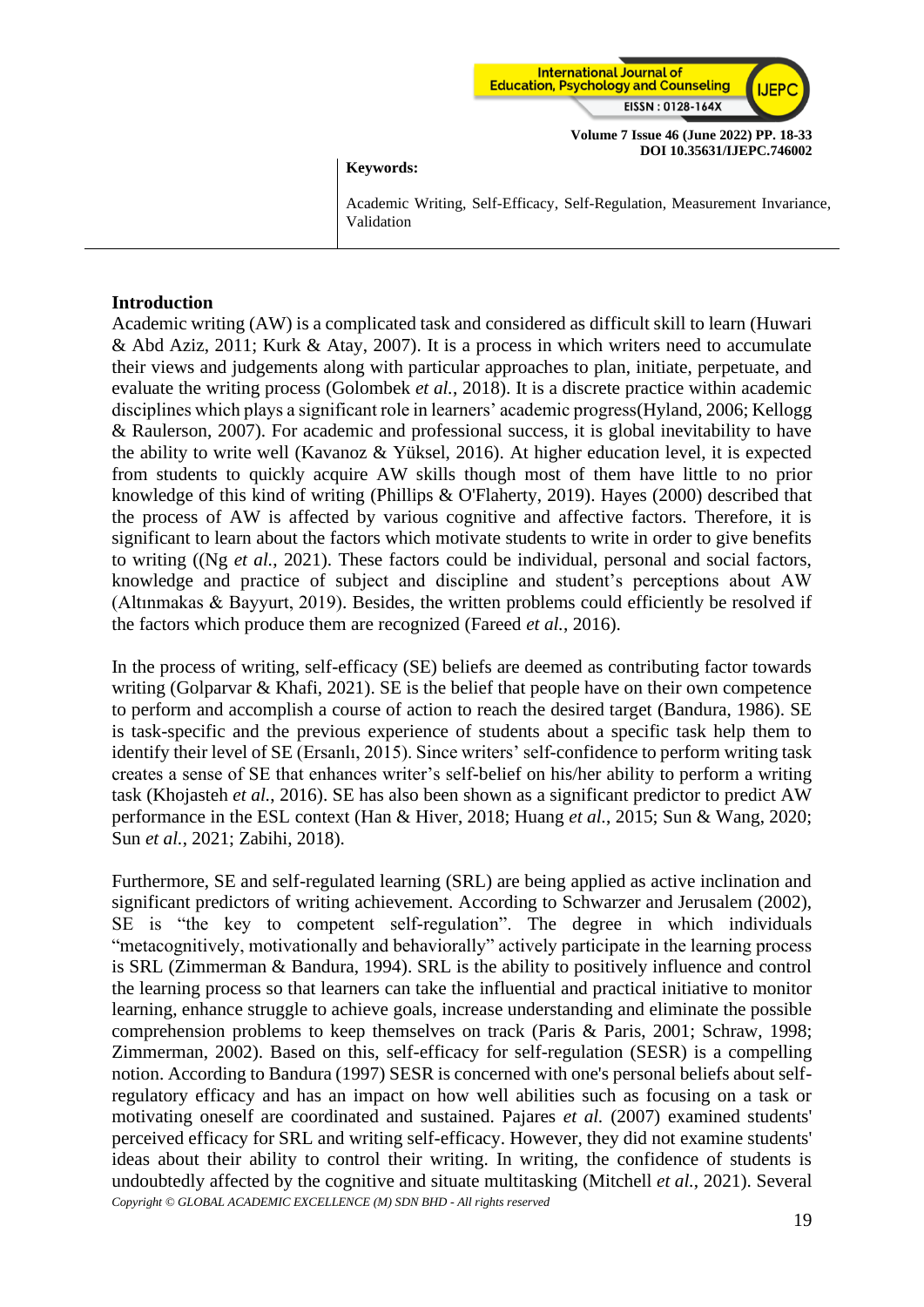

studies explored the predictive role of SE and AW (Chen & Zhang, 2019; Golparvar & Khafi, 2021; Ng *et al.*, 2021; Pajares *et al.*, 2006; Qiu & Lee, 2020) but dearth of studies and instruments are found on SESR especially in the context of Pakistan.

Therefore, there is a need to examine students' beliefs regarding self-efficacy for selfregulation of academic writing (SSAW). Although, multiple scales are being used worldwide to assess SE beliefs of students such as Self-efficacy for writing Scale (Bruning *et al.*, 2013), Self-regulation Scale (Schwarzer & Warner, 2000), General SE Scale (Schwarzer & Baessler, 1996), SE for Writing (Pajares *et al.*, 2001), Self-efficacy questionnaire (Axboe *et al.*, 2016), Self-efficacy Survey (Panc *et al.*, 2012), and Writing Self-efficacy Scale (Shell *et al.*, 1989) etc. However, instruments specifically designed to assess SSAW are currently unavailable. Such instruments provide critical insight into the practice and research in academic writing. It will not only assist in a better understanding of academic writing as a feature of SESR, but it will also allow for the assessment and enhancement of academic writing interventions. Thus, the current paper focuses on SSAW in an educational setting, validating the SSAW scale and evaluating its performance on a group of university students. The validation of SSAW scale will be a prolific effort to add up a detailed instrument to assess students' SSAW at higher education level. It can help with the design of interventions for certain parts of the AW process.

#### *SSAW Scale*

SSAW scale was developed by Golombek *et al.* (2018) and focused on the cyclical model of SRL proposed by Zimmerman and Kitsantas (2007). SSAW has three dimensions; forethought, performance and self-reflection (figure 1). These dimensions distributed among 22 items in 0- 100 response format. SSAW scale response format is considered to be more suitable, appropriate and precise than conventional Likert scale based on small set of responses (Golombek *et al.*, 2018). SSAW scale has various substantial aspects such as its theoretical foundation helpful to understand AW as an aspect of SRL in detail. Moreover, SSAW scale focuses on the creative and cognitive features of writing and provides opportunity to analyze individual differences (Golombek *et al.*, 2018). It offers a critical understanding of research and practice in AW at higher education level. Thus, the validation of English version of SSAW scale will extend the assessment of students' SSAW with an instrument of simple language and valid structure.



**Figure 1: Cyclical Model of Self-Regulation by Zimmerman and Kitsantas (2007)**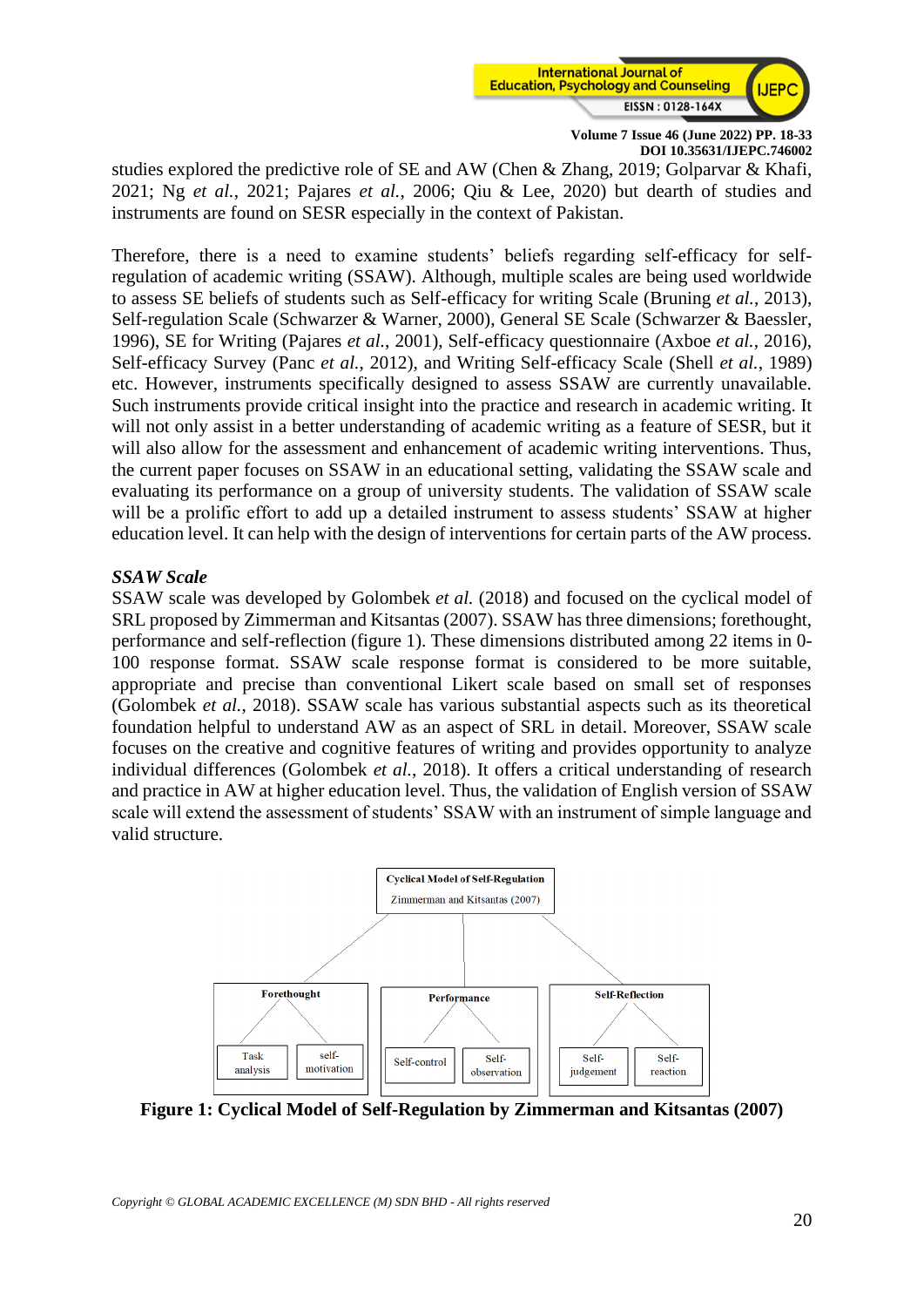

## **The Present Study**

Being a multilingual country, practice of multilingualism is common in Pakistan, even students use multilingualism in their academic life. Pakistan has retained English as the official language with the exponential increase of its users from 2% in 1961 to 49% in 2003 (Dar & Khan, 2015; Mahboob *et al.*, 2008). At higher education level, English has been applied as medium of instruction in Pakistan (Mahboob, 2017). Thus, present study validated the English version of SSAW scale instead of translating it in Urdu (the national language of Pakistan). Moreover, it is manifest globally that diverse studies describe various scales used to measure SE and SRL in the context of academic writing (Chen & Zhang, 2019; Golparvar & Khafi, 2021; Ng *et al.*, 2021; Pajares *et al.*, 2006; Qiu & Lee, 2020). However, as mentioned earlier, it is hard to find a particular scale used to measure SSAW specifically at higher education level. Likewise, there is no available evidence of scale used to measure important dimensions of selfregulation i.e., initiating, planning, and perpetuating in academic writing. Therefore, due to the dearth of available instruments and significant impact of SSAW, there is then a decisive need that a scale should administer to examine students' SSAW at higher education level. It is important to note that the validation of SSAW scale (English version) has been made for the first time in any country as confirmed by the former researcher.

# **Aim of the Study**

The primary aim of the study is to validate the English version of SSAW scale in the context of Pakistan at higher education level. The authors believe that this study will provide empirical support for SSAW. The English version of the SSAW scale may produce a more adequate factor analysis, as well as endorsed to previous research findings. The absence of dropped items due to insufficient factor loading in the variables that make up the self-efficacy for selfregulation construct would be a good indicator. Other researchers are expected to use the SSAW scale and perform research on other factors related to self-efficacy for self-regulation, such as critical thinking, self-esteem, and writing apprehension, based on the findings of this study. As a result, the current study intends to see if the SSAW scale, which was developed by Golombek *et al.* (2018), has the same structural components of self-efficacy for self-regulation construct as explained by Zimmerman and Bandura (1994).

#### **Methods**

#### *Participants*

Due to research limitations, using university students as participants in study is a widespread practice. This is done with the premise of educational level homogeneity and other psychographic characteristics, as well as the consideration of convenience (Hanel & Vione, 2016; Peterson & Merunka, 2014). Consequently, present study obtained a convenient sample of 313 Pakistani university students currently studying at Bachelor, Masters and PhD level at public and private universities of Pakistan. Students were notified about the study through social media and invited to utilize the SSAW scale to assess their SSAW beliefs. The age of students ranges from 18 to 54 ( $M=25.02$ ,  $SD=5.62$ ) and there were 46.3% Bachelor students, 33.9% Masters students and 19.8%, PhD level students who participated in the online survey (see table 1).

#### *Instruments*

The present study validated the SSAW scale (English version) to check its psychometric properties at higher education level in the context of Pakistan. The survey instrument for data

*Copyright © GLOBAL ACADEMIC EXCELLENCE (M) SDN BHD - All rights reserved*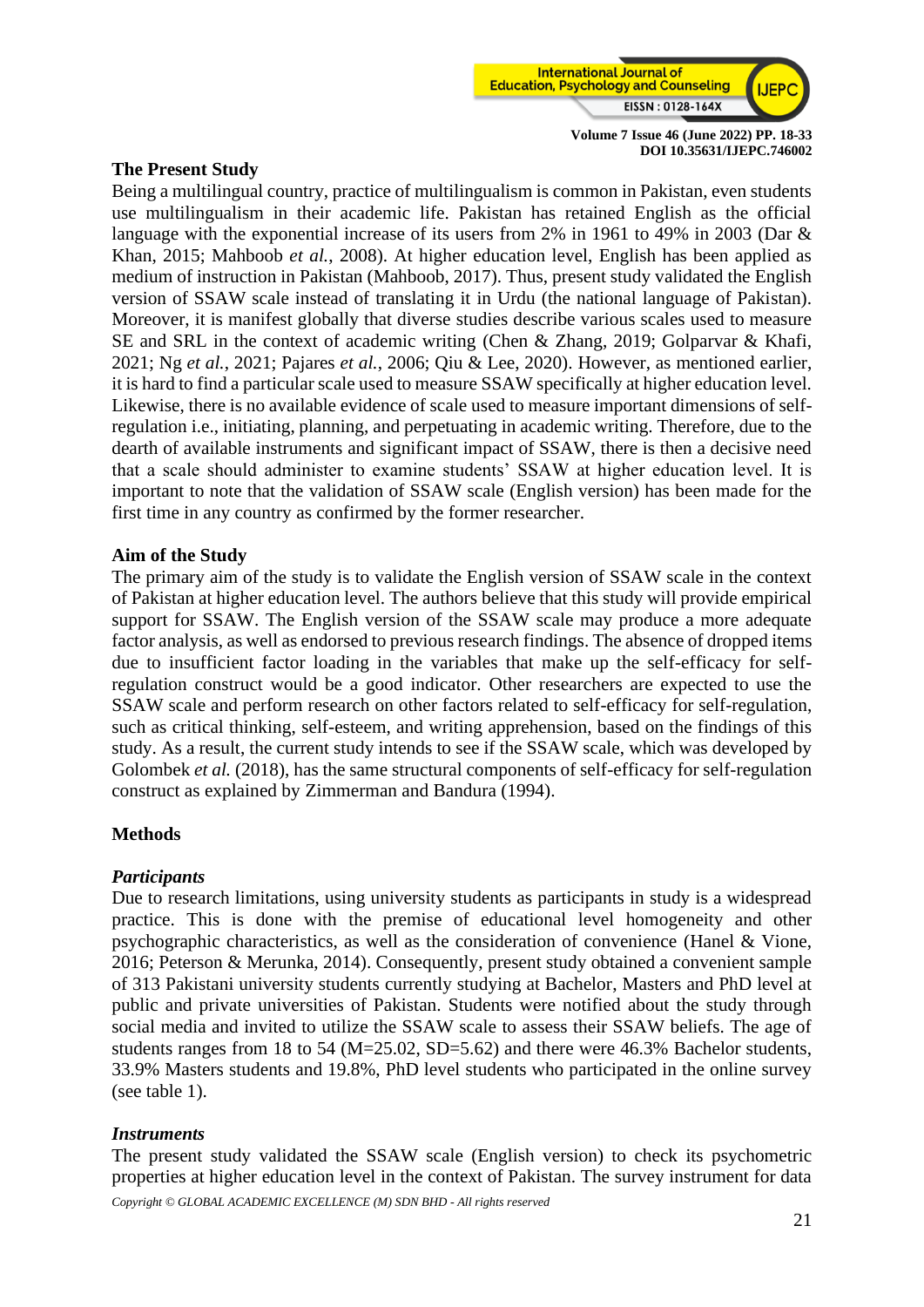

gathering utilized in the present study was constitute of three SE scales which were Writing Self-Efficacy Scale (WSES), General Self-efficacy Scale (GSES), and Rosen Berg Self-esteem Scale (RSES). A description of SSAW scale with three other instruments used in this survey are as follows:

## *Self-efficacy for Self-regulation of Academic Writing Scale (SSAW)*

SSAW scale (Golombek *et al.*, 2018) has 22 items including three dimensions: (i) Forethought (6 items); (ii) Performance (9 items); (iii) Self- reflection (7 items). The SSAW scale features a response scale which include 11 categories that range from 0 (no chance) to 100 (completely certain). The purpose of the guidelines is to ask respondents to indicate how confident they are to achieve a certain level of AW ability. This response format and instructions are in line with the guidelines developed by Bandura (2006) on how to construct SE scales (Golombek et al., 2018). Current study evaluated all (22) items of SSAW scale.

# *Self-Efficacy for Writing Scale (SEW)*

SEWS (Bruning *et al.*, 2013) is a 16 items scale developed under the recommendations presented by Bandura (2006) and Pajares *et al.* (2001)). SEWS examines 3 dimensions of SE for writing: (1) Ideation ;(2) Conventions; (3) Self-regulation with 5, 5 and 6 items respectively. The items response scale ranges from 0 (I'm not sure I could do) to 100 (I'm totally sure I could do). For this study, only the sub-scale of self-regulation (6 items) was used.

# *General self-efficacy scale*

GSE scale is for the assessment of general self-efficacy developed by Schwarzer and Baessler (1996). It is a self- reported scale with 10 items. For each item, the response options ranging on a four-point Likert scale which are (Not at all true) to 4 (Exactly true). For present study, the 10 items of GSE were used.

#### *Rosenberg Self-Esteem Scale*

RSES (Rosenberg, 2015) has broadly been used to measure individual self-esteem by investigating both positive and negative feelings about self. It has 10 items of which 6 are positive (1, 2, 4, 6, 7, 8), and 4 are negative (3, 5, 9,10). All items are graded on a four-point Likert scale ranging from 1 (strongly agree) to 4 (strongly disagree). This scale is supposed to be unidimensional.

#### **Procedure**

In the initial steps, the authors contacted Golombek *et al.* (2018) to request permission to use English version of SSAW scale. The SSAW scale initially consisted of 22 items. The authors chose to use translation and back translation method as the former researcher informed that the English version of SSAW scale is not validated yet. Therefore, for the translation and back translation method of original scale (Hambleton, 2005) authors consulted the three experts who were bilingual (one PhD fellow from University of Malaya, Malaysia and 2 English language experts from University of Balochistan, Pakistan). After obtaining consent from the experts on English version of SSAW scale, a pilot study was performed to determine the reliability and validity of the instrument. An online survey (Google Form) comprised of 22 items was administered by providing a link to the survey via social media. Total 69 Pakistani university students participated in the online survey. The participants of pilot study were not the part of the final study. Internal consistency of SSAW scale (English version) was found to be excellent (Cronbach  $\alpha$ = 0.971) and its subscales; forethought( $\alpha$ =0.89), performance( $\alpha$ =0.94), and self-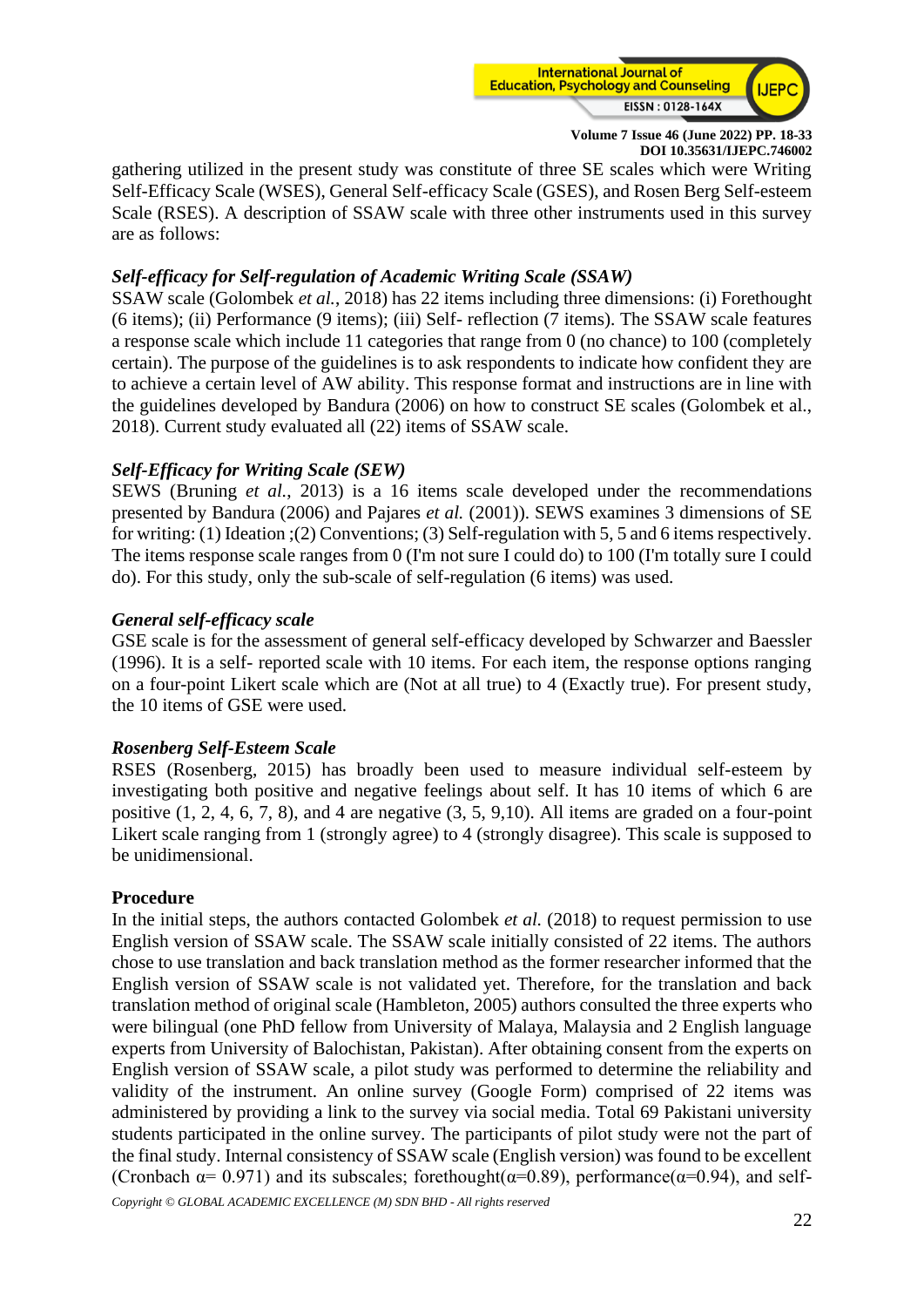

reflection( $\alpha$ =0.92). Moreover, the SSAW scale and its subscales have satisfactory reliabilities, and the data is normally distributed (see table 2). Therefore, no changes were made in the scale to proceed further.

After pilot test, a survey comprising demographic items, SSAW scale (22 items), SEWS (6 items), GSES (10 items), Rosenberg self-esteem scale (10 items) were circulated among Pakistani university students through an online survey (Google Form) on social media for data collection. This survey was comprised of 48 items altogether. Respondents are not restricted to time limit to fill the survey. The response rate for this survey was 98% which was excellent.

| Sr.<br>No. | <b>Variables</b> |                 | $f(\%)$   | $M+SD$         |
|------------|------------------|-----------------|-----------|----------------|
| 1          | Age              | 18 to 54        | 313       | $25.02 + 5.62$ |
|            | (Range)          |                 |           |                |
| 2          | Gender           | Male            | 142(45.4) |                |
|            |                  | Female          | 169(54)   |                |
|            |                  | Undisclosed     | 2(0.6)    |                |
|            | Education        | <b>Bachelor</b> | 145(46.3) |                |
| 3          |                  | <b>Masters</b>  | 106(33.9) |                |
|            |                  | PhD/Doctorate   | 62(19.8)  |                |

#### **Table 1: Demographic Profile of Participants in Terms of Age, Gender, Education (N=313)**

Note.  $f = frequency$ ;  $M = mean$ ;  $SD = standard deviation$ 

## **Table 2: Cronbach Alpha Reliability Coefficients of SSAW and its Subscales (N=69)**

| <b>Scale</b>           | No. of | М     | <b>SD</b> | $\alpha$ |               | Range            | <b>Skewness</b> | <b>Kurtosis</b> |  |
|------------------------|--------|-------|-----------|----------|---------------|------------------|-----------------|-----------------|--|
|                        | items  |       |           |          | <b>Actual</b> | <b>Potential</b> |                 |                 |  |
| <b>SSAW</b><br>(Total) | 22     | 146.8 | 38.56     | .971     | 15-22         | $09-45$          | - 846           | .824            |  |
| Forethought            | 06     | 40.19 | 11.04     | .899     | $6-60$        | $04-20$ $-.711$  |                 | $-.201$         |  |
| Performance            | 09     | 58.91 | 17.27     | .945     | $0-90$        | $0.5 - 2.5$      | $-.809$         | .540            |  |
| Self-<br>reflection    | 07     | 47.70 | 12.34     | .928     | $05-70$       |                  | $-945$          | 1.24            |  |

Note. M= mean; SD= standard deviation;  $\alpha$ = Cronbach Alpha; p<0.05

#### **Data Analysis**

*Copyright © GLOBAL ACADEMIC EXCELLENCE (M) SDN BHD - All rights reserved* For present study, mean (M), standard deviation (SD), skewness, minimum and maximum score, kurtosis and correlation coefficient between items was calculated. Kolmogorov-Smirnov (K-S) test was used to test the univariate normality. Moreover, internal consistency was computed for SSAW's total score, its subscales, GSES, SEWS and RSES by applying descriptive analysis (SD, M, α). Exploratory factor analysis (EFA) was calculated for factor validity. Confirmatory factor analysis (CFA) was established to measure construct validity as it is helpful when multidimensional instruments are supposed to be tested (Prudon, 2015). A covariance matrix was computed, and CFA was used to see if the matrix contradicts any presumptions about factor structure or pattern. This statistical procedure was employed to measure how perfectly the data fit to the models. To ensure the current study's novelty,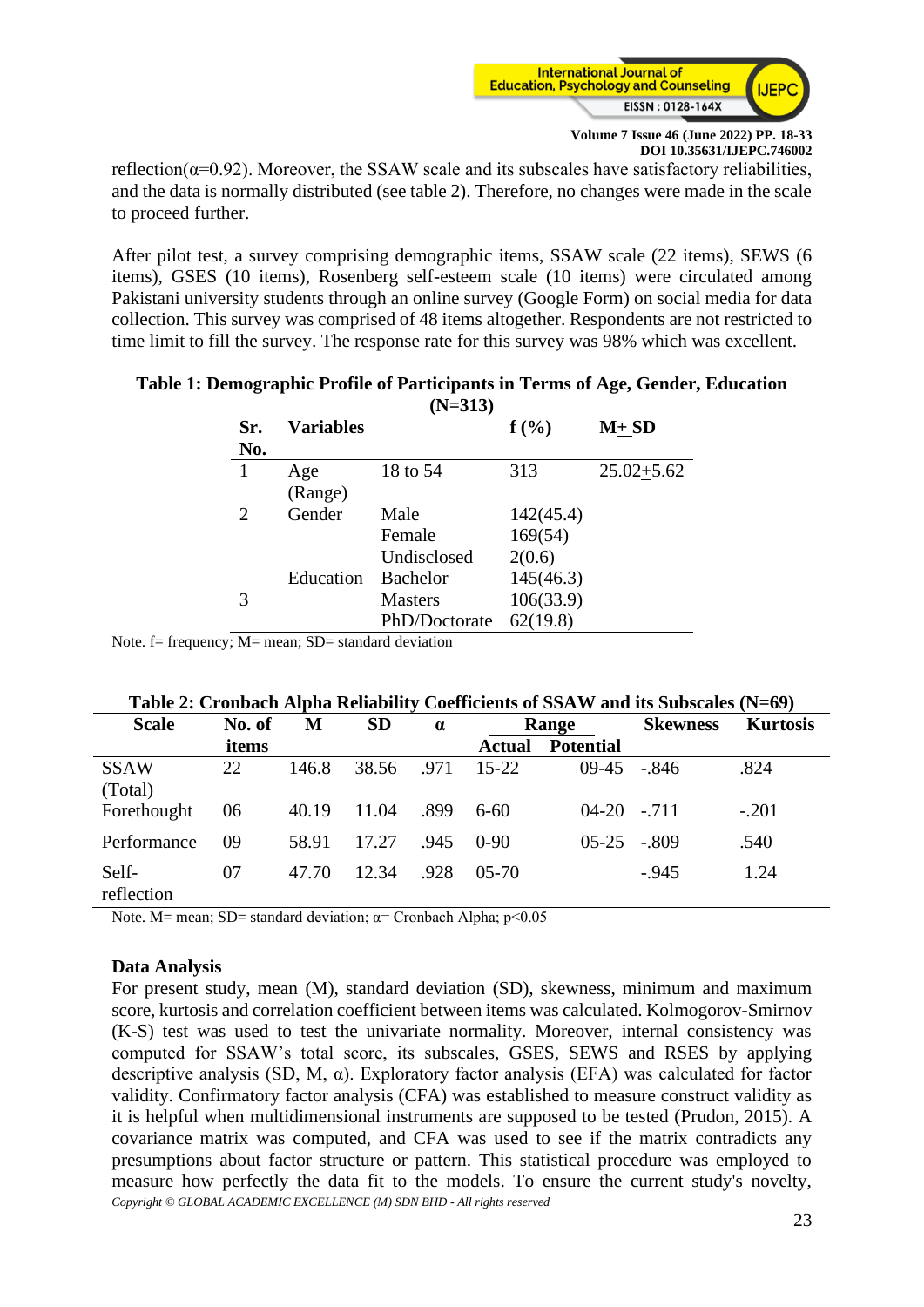

researchers examined the skewness and kurtosis of the obtained results. Measurement invariance (MI) is a feature of an instrument (typically a questionnaire) that is used to assess a psychological construct (Cieciuch & Davidov, 2015). Therefore, configural invariance was conducted between the unconstrained and fully constrained models.

#### **Results**

#### *The EFA and CFA*

The foremost aim of this research is to validate the English version of SSAW scale, the EFA and CFA have been carried out. Since this measure is being tested in English language, therefore, both EFA and CFA have been performed. For statistical determination of underlying factors, the correlations between items were used to perform EFA. The underlying structure for the 22 items of the SSAW scale was assessed using principal axis factor analysis with varimax rotation, as shown in Table (3). The assumptions of normality, the variables' being correlated at high level, and linear relationships between pairs of variables were checked. Since the items were designed to index three constructs, three factors (forethought, performance, and self-reflection) were constructed. More than the recommended value of .60, Kaiser-Meyer-Olkin test of sampling adequacy value of .97, is supporting the factor analysis. The Bartlett's test of sphericity was significant ( $\gamma$  2 = 6177.11, df =231, p < .001), suggesting that the correlation matrix was not an identity matrix and that the items were related and therefore suitable to identify a factor structure. It is confirmed that every item shared some variance with other items as the communalities for all items were above .5. After rotation, the first, second and third factor accounted for 25.03%, 24.19%, 21.41% of the variance respectively as expected.

To evaluate model fit, Schermelleh-Engel et al. (2003) established the following criteria: χ2 divided by DF would not go over a value of 2, CFI would be  $> 0.97$ , and RMSEA would be  $\leq$ .05. In addition, an appropriate fit is also defined as  $\chi$ 2 divided by DF not exceeding a value of 3; CFI should be  $\geq$  .95; and RMSEA should be <.08 (Browne & Cudeck, 1992). The analysis revealed a poor fit for initial model of 3 factors with 22 items with ( $\gamma$ 2 = 775.53, df =206), p>0.05, CFI= 0.907, and RMSEA=0.291. The recommended Cut-off values for RMSEA  $\langle$  <0.06) and CFI (>0.95) have not been found in the initial model. By the help of modification indices, model was revised for 3 factors with 18 items. Some of the co- error variance has been allowed which resulted in significantly improved fit of data, i.e., CFI=0.97;  $\gamma$  2 = 285.06(df  $=126$ , p $>0.05$ ; GFI $=0.90$ . While RMSEA (0.32) didn't yield satisfactory. Therefore, the fit is "good" according to the CFI but "poor" based on the RMSEA. According to Lai and Green (2016), when RMSEA and CFI are inconsistent, it is not necessary to discard the model simply because an index does not meet the cut-off, nor it should be retained by stating only the "good" index. This discrepancy in fit indices is diagnostic, indicating specific model specification or data issues (Lai & Green, 2016).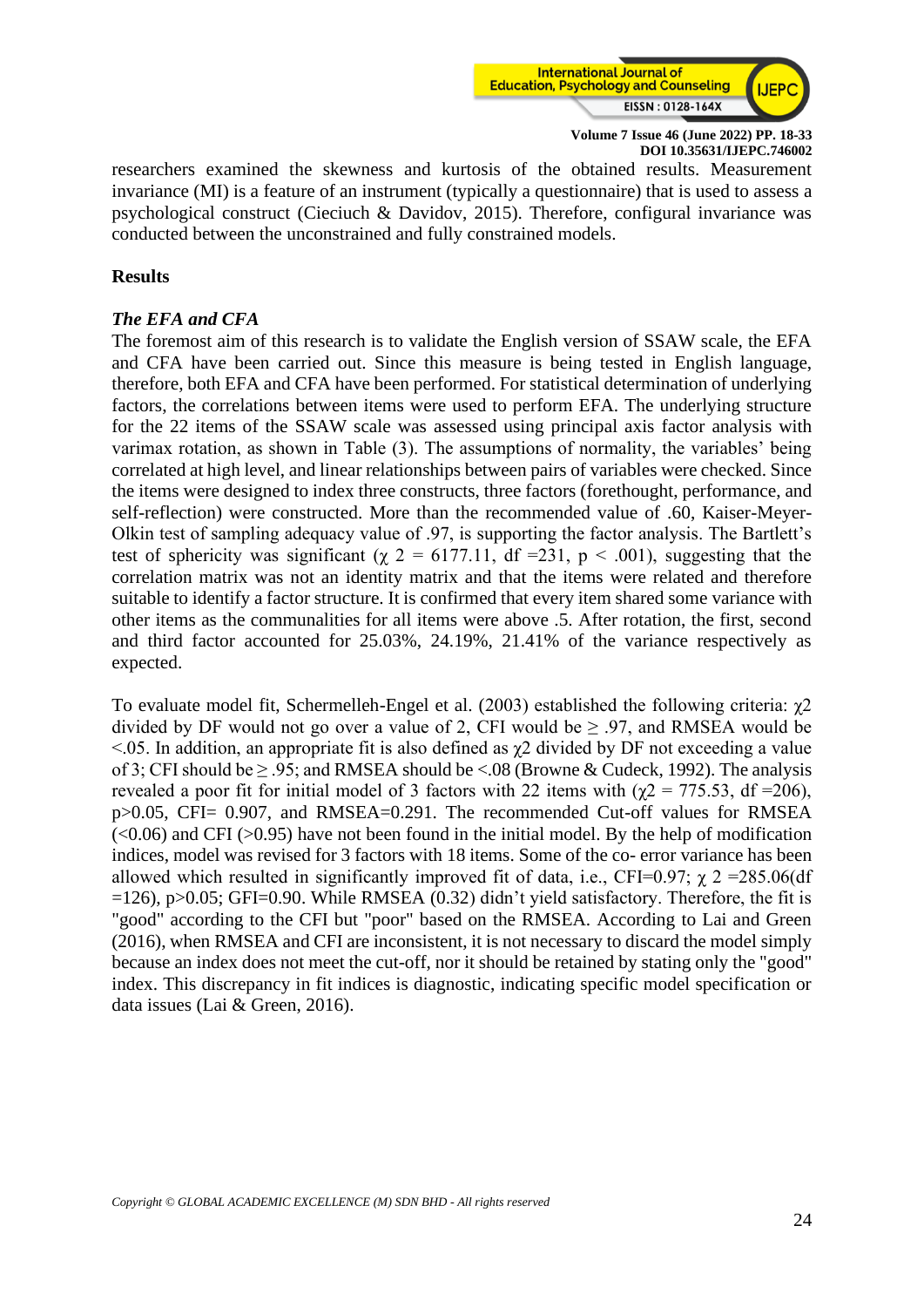

| Loading in CFA (N=313) |                          |                   |                         |                |                       |  |  |  |  |  |
|------------------------|--------------------------|-------------------|-------------------------|----------------|-----------------------|--|--|--|--|--|
|                        |                          | <b>EFA</b> Factor |                         |                | <b>CFA</b>            |  |  |  |  |  |
|                        |                          | Loadings          |                         |                | <b>Factor Loading</b> |  |  |  |  |  |
|                        | $\mathbf{1}$             | $\overline{2}$    | $\overline{\mathbf{3}}$ | h <sup>2</sup> |                       |  |  |  |  |  |
|                        |                          |                   |                         |                |                       |  |  |  |  |  |
| Item1                  | $\overline{\phantom{a}}$ | .58               | .55                     | .66            | .62                   |  |  |  |  |  |
| Item <sub>2</sub>      |                          | .58               | .45                     | .62            | .71                   |  |  |  |  |  |
| Item <sub>3</sub>      | .34                      | .38               | .69                     | .70            | .79                   |  |  |  |  |  |
| Item 4                 |                          | .58               | .42                     | .59            | .77                   |  |  |  |  |  |
| Item 5                 |                          |                   | .79                     | .68            | .44                   |  |  |  |  |  |
| Item 6                 | .34                      |                   | .74                     | .75            | .59                   |  |  |  |  |  |
| Item 7                 | .55                      | .31               | .58                     | .73            | .62                   |  |  |  |  |  |
| Item 8                 | .52                      |                   | .65                     | .77            | .69                   |  |  |  |  |  |
| Item 9                 | .63                      |                   | .55                     | .75            | .58                   |  |  |  |  |  |
| Item 10                | .69                      |                   | .48                     | .75            | .67                   |  |  |  |  |  |
| Item 11                | .75                      |                   |                         | .72            | .68                   |  |  |  |  |  |
| Item 12                | .66                      | .42               |                         | .64            | .71                   |  |  |  |  |  |
| Item 13                | .65                      | .46               | .32                     | .74            | .70                   |  |  |  |  |  |
| Item 14                | .63                      | .43               | .41                     | .74            | .69                   |  |  |  |  |  |
| Item 15                | .56                      | .40               | .43                     | .66            | .63                   |  |  |  |  |  |
| Item 16                | .52                      | .55               |                         | .64            | .63                   |  |  |  |  |  |
| Item 17                | .53                      | .60               |                         | .72            | .53                   |  |  |  |  |  |
| Item 18                | .58                      | .56               | .38                     | .79            | .67                   |  |  |  |  |  |
| Item 19                | .51                      | .64               | .31                     | .77            | .57                   |  |  |  |  |  |
| Item 20                |                          | .76               |                         | .64            | .56                   |  |  |  |  |  |
| Item 21                | .31                      | .71               | .31                     | .70            | .72                   |  |  |  |  |  |
| Item 22                | .38                      | .68               |                         | .68            | .65                   |  |  |  |  |  |
| <b>Eigen Values</b>    | 13.66                    | 1.04              | .84                     |                |                       |  |  |  |  |  |
| % of Variance          | 25.03                    | 24.19             | 21.41                   |                |                       |  |  |  |  |  |

**Table 3: Rotated Factor Loadings and Commonalities for SSAW in EFA and Factor** 

Note. EFA= Exploratory Factor Analysis; CFA= Confirmatory Factor Analysis

#### *Test of Measurement Invariance (MI)*

The Tucker-Lewis Index (TLI) and Comparison Fit Index (CFI) are comparative indexes that compare the fit of the model under examination to the fit of a baseline model. If the CFI and TLI values are  $> 90$ , the fit is deemed adequate, and if they are  $> 95$ , the fit is considered better (Hu & Bentler, 1999; Van de Schoot *et al.*, 2012). The CFI is set to 1.0 if the χ2˂ df is true, making it a normed fit index (Van de Schoot *et al.*, 2012). Moreover, absolute indices, such as the RMSEA, are used to assess the closeness of fit. Those with RMSEA scores <.06 are regarded "good," while those with values between .08 are rated "mediocre" (Teo & Kam, 2014). There are indexes based on information theory, such as the Bayesian Information Criterion (BIC) and Akaike Information Criterion (AIC). BIC/AIC are applied to compare models and make trade-offs between model fit and complexity. A lower BIC/AIC number suggests a better fit/complexity trade-off (Teo & Kam, 2014). The chi-square test is the most often used test to verify global model fit, and it is also applied to compare different fixed models, however it has also been found sensitive to vast sample size (Chen, 2007).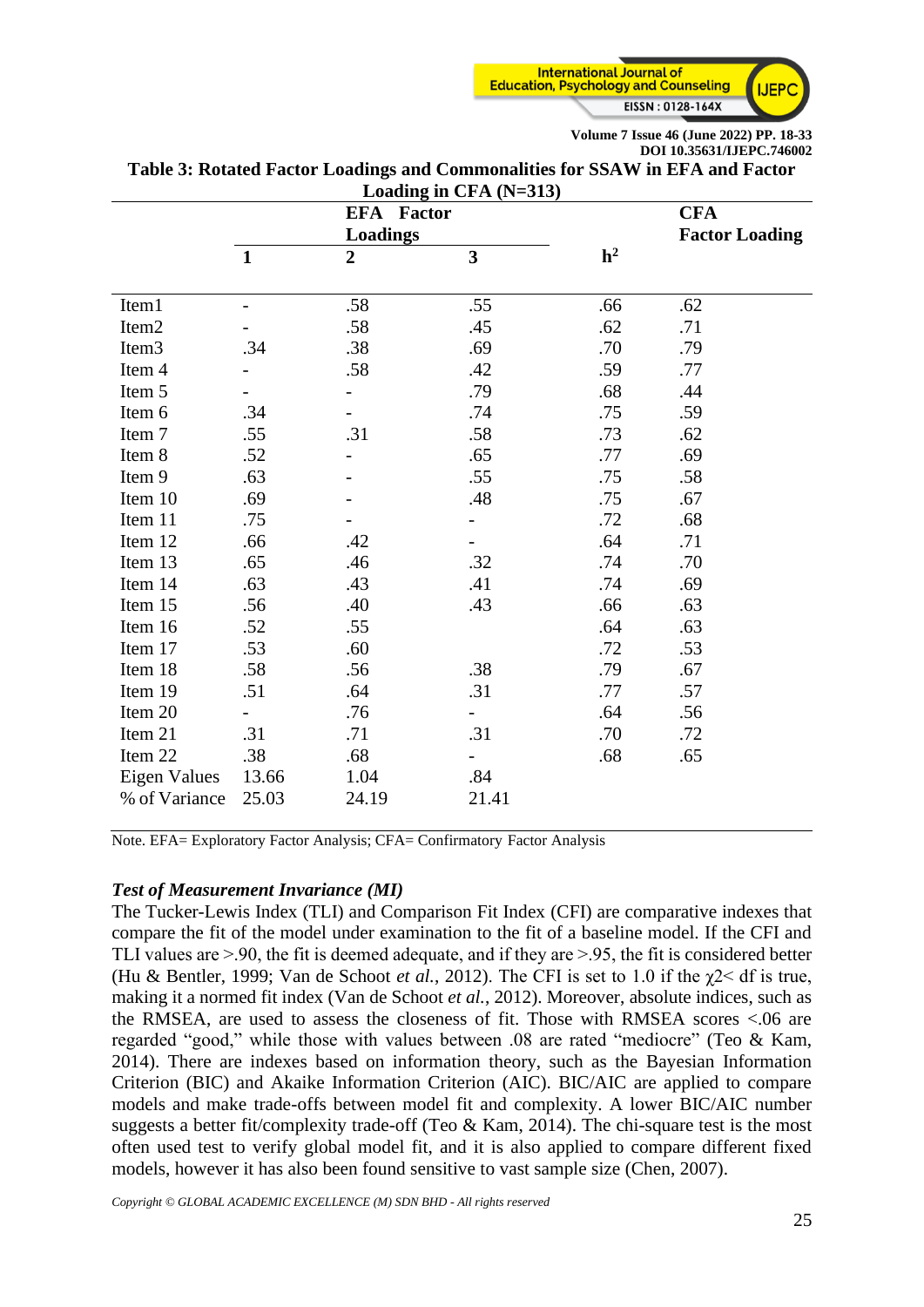



**Figure 2: Cyclical Model of Self-Regulation by Zimmerman and Kitsantas (2007)**

Starting with the baseline configural invariance, the three-factor model for the SSAW was evaluated for measurement invariance. The CFA model with the unconstrained and fully constrained model and intercepts can be seen in Figure 2. Two CFAs were conducted for unconstrained model ( $\chi$ 2 = 2.688; TLI = .874; CFI = .887; RMSEA = .074), and fully constrained model ( $\gamma$ 2 = 2.631; TLI = .878; CFI = .885; RMSEA = .073). Later, for the fit indices MI was tested (see Table 4). Group 2 with the lowest AIC/BIC value (1286.005) has the best trade-off between model complexity and model fit. The other fit indices of Group 2 indicated a good fit. Group 2 have significantly lower mean factor score ( $\Delta M/4$ ; p.000) as compared to Group 1. While the results showed that at the model level groups are not different but at the path level, they could be different (see table 4). CFA proved that the proposed threefactor model suited the data in this investigation, indicating that configural invariance exists.

| l abie 4: Summary of Measurement Invariance (Mi |                 |                |  |  |  |  |  |  |
|-------------------------------------------------|-----------------|----------------|--|--|--|--|--|--|
|                                                 | Group 1         | Group 2 (fully |  |  |  |  |  |  |
|                                                 | (unconstrained) | constrained)   |  |  |  |  |  |  |
| $\chi^2$                                        | 2.688           | 2.631          |  |  |  |  |  |  |
| df                                              | 412             | 434            |  |  |  |  |  |  |
| р                                               | .000            | .000           |  |  |  |  |  |  |
| <b>CFI</b>                                      | .887            | .885           |  |  |  |  |  |  |
| <b>TLI</b>                                      | .874            | .878           |  |  |  |  |  |  |
| <b>RMSEA</b>                                    | .074            | .073           |  |  |  |  |  |  |
| <b>AIC</b>                                      | 1295.560        | 1286.005       |  |  |  |  |  |  |

|  | Table 4: Summary of Measurement Invariance (MI) |  |  |  |  |
|--|-------------------------------------------------|--|--|--|--|
|  |                                                 |  |  |  |  |

Note.  $\gamma$ 2= chi-square; df = degree of freedom; CFI= Comparison Fit Index; TLI= Tucker-Lewis Index; RMSEA= Root Mean Square Error of Approximation AIC= Akaike Information Criterion; p<0.05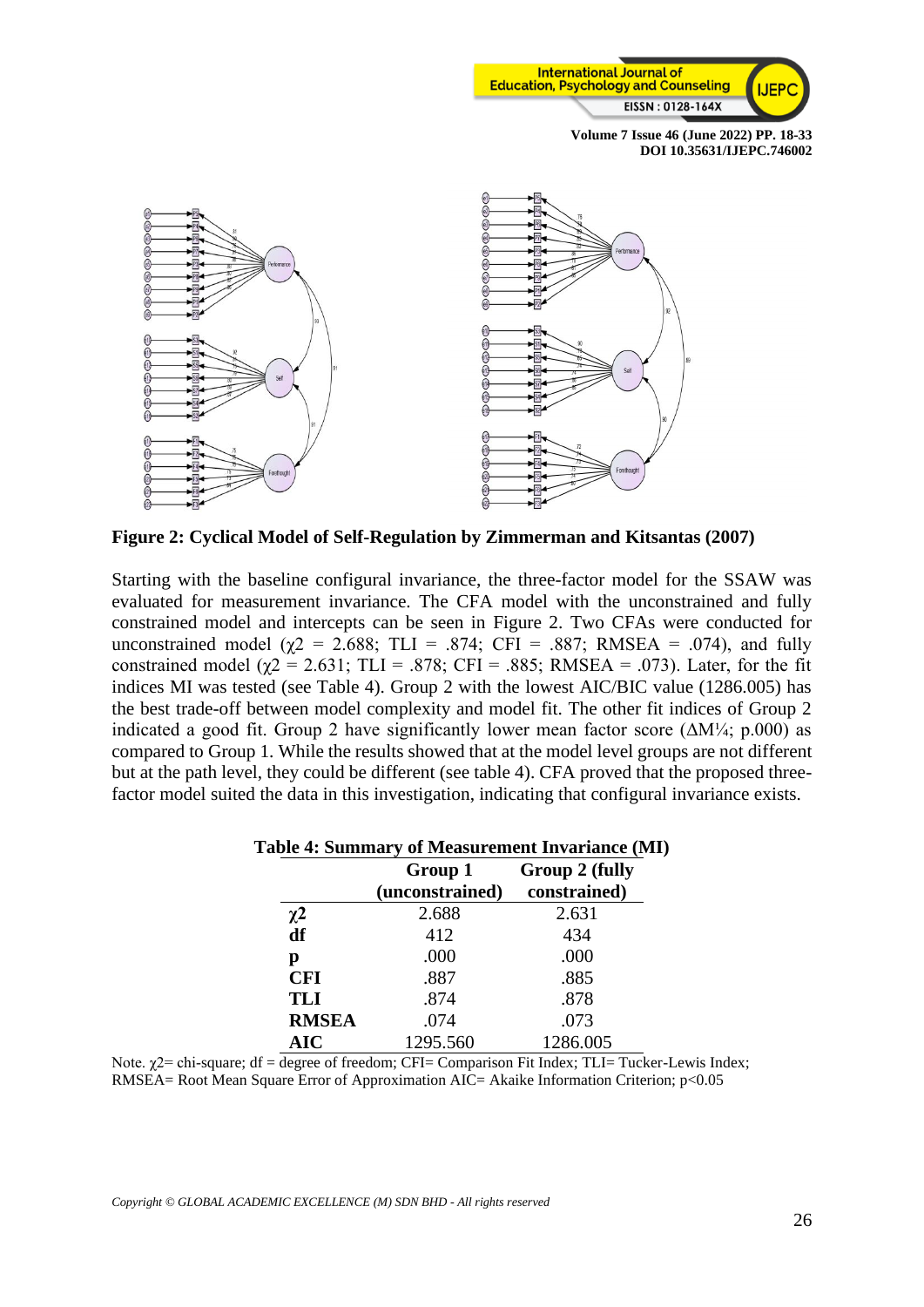

#### **Internal Consistency and Reliability**

To calculate the internal consistency of the SSAW scale and subscales i.e., GSES,SEWS, RSES, Cronbach alpha was computed for each subscale and for the total scale (see table 5). SSAW ( $\alpha$ =0.97) and GSES ( $\alpha$ =0.73) has high values (>0.70) while SEWS( $\alpha$ =0.58) and RSES( $\alpha$ =0.54) has values (>0.50). Furthermore, the value of skewness is <1 for the SSAW scale and other subscales (SEWS, GSES, RSES) which reflects the normality of the data (see Table 5).

| Table 5: Cronbach Alpha Reliability Coefficients of SSAW Along with Other SE Scales |      |       |           |          |           |                  |                 |                 |  |
|-------------------------------------------------------------------------------------|------|-------|-----------|----------|-----------|------------------|-----------------|-----------------|--|
| <b>Scale</b>                                                                        | No.  | М     | <b>SD</b> | $\alpha$ | Range     |                  | <b>Skewness</b> | <b>Kurtosis</b> |  |
|                                                                                     | of   |       |           |          | Actual    | <b>Potential</b> |                 |                 |  |
|                                                                                     | item |       |           |          |           |                  |                 |                 |  |
| SSAW(Total)                                                                         | 22   | 146.8 | 38.56     | .97      | 16-45     | $09-45$          | $-.846$         | .824            |  |
| <b>SEWS</b>                                                                         | 06   | 39.03 | 11.32     | .58      | $04 - 20$ | $04-20$          | $-.35$          | $-.33$          |  |
| <b>GSES</b>                                                                         | 10   | 29.87 | 5.32      | .73      | $07-25$   | $0.5 - 2.5$      | $-.24$          | $-.93$          |  |
| <b>RSES</b>                                                                         | 10   | 22.11 | 4.13      | .54      | $10-35$   | $10-40$          | $-.13$          | .44             |  |

Note. SSAW= self-efficacy for self-regulation of academic writing scale; SEWS= self-efficacy for writing scale; GSES= general self-efficacy scale; RSES= Rosenberg self-esteem scale; p<0.05

#### *Convergent Validity*

The analysis for convergent validity showed a significant positive correlation between SSAW scale and SEWS  $(r = .83^{**})$ . Since SEWS is only based on student perceptions regarding their writing, therefore it is having the most significant correlation with self-reflection subscale of SSAW ( $r = .80^{**}$ ). Besides, all the subscales of SSAW scale i.e., self-reflection, ( $r = .94^{**}$ ), performance  $(r=.97**)$ , forethought  $(r=.93**)$  are showing very high correlation values suggesting the inter-correlation and use of combined measure as SSAW. Furthermore, significant but weak correlations of SSAW have been reported with GSES and RSES as r  $=$ .45\*\*and -.27\*\* respectively, thus suggesting the use of specified measures for assessing the SSAW (see table 6).

|              | Table 6: Convergent Validity for SSAW Along with Other SE Measures (N=313) |             |                                                              |                |                          |              |              |                  |            |           |  |
|--------------|----------------------------------------------------------------------------|-------------|--------------------------------------------------------------|----------------|--------------------------|--------------|--------------|------------------|------------|-----------|--|
|              |                                                                            | <b>Mean</b> | <b>SD</b>                                                    | 1              | 2                        | 3            | 4            | 5                | 6          | 7         |  |
| $\mathbf{1}$ | SSAW(Total)                                                                | 146.82      | $38.56 \quad 1 \quad .94^{**} \quad .97^{**} \quad .93^{**}$ |                |                          |              |              | $.83***$         | $.45***$   | $-.27***$ |  |
| 2            | SSAW (self-reflection)                                                     | 47.70       | 12.34                                                        | $\sim$         |                          | $.86^{**}$   | $.82^{**}$   | $.80^{\ast\ast}$ | $.47***$   | $-.27***$ |  |
| $\mathbf{3}$ | SSAW (performance)                                                         | 58.91       | 17.27                                                        | $\overline{a}$ | $\overline{a}$           | $\mathbf{1}$ | $.32***$     | $.52***$         | $.40^{**}$ | $-.26***$ |  |
|              | 4 SSAW (forethought)                                                       | 40.19       | 11.04                                                        | $\sim$         |                          |              | $\mathbf{1}$ | $.44***$         | $.41***$   | $-.23***$ |  |
| 5            | SEWS (self-regulation)                                                     | 39.03       | $11.32 -$                                                    |                |                          |              |              |                  | $.44***$   | $-.24***$ |  |
|              | 6 General Self Efficacy                                                    | 29.87       | 5.32                                                         |                | $\overline{\phantom{a}}$ |              |              |                  |            | $-.38***$ |  |
|              | Rosenberg Self Esteem<br>Scale                                             | 22.11       | 4.13                                                         |                | $\overline{\phantom{a}}$ |              |              |                  |            |           |  |

#### **Table 6: Convergent Validity for SSAW Along with Other SE Measures (N=313***)*

#### **Discussion**

Comparing the previous efforts of Golombek *et al.* (2018) with this research, the authors validated the newly developed instrument of SSAW (English version) with a sample of 313 university students in the context of Pakistan. Primarily, the findings endorse the three-

*Copyright © GLOBAL ACADEMIC EXCELLENCE (M) SDN BHD - All rights reserved*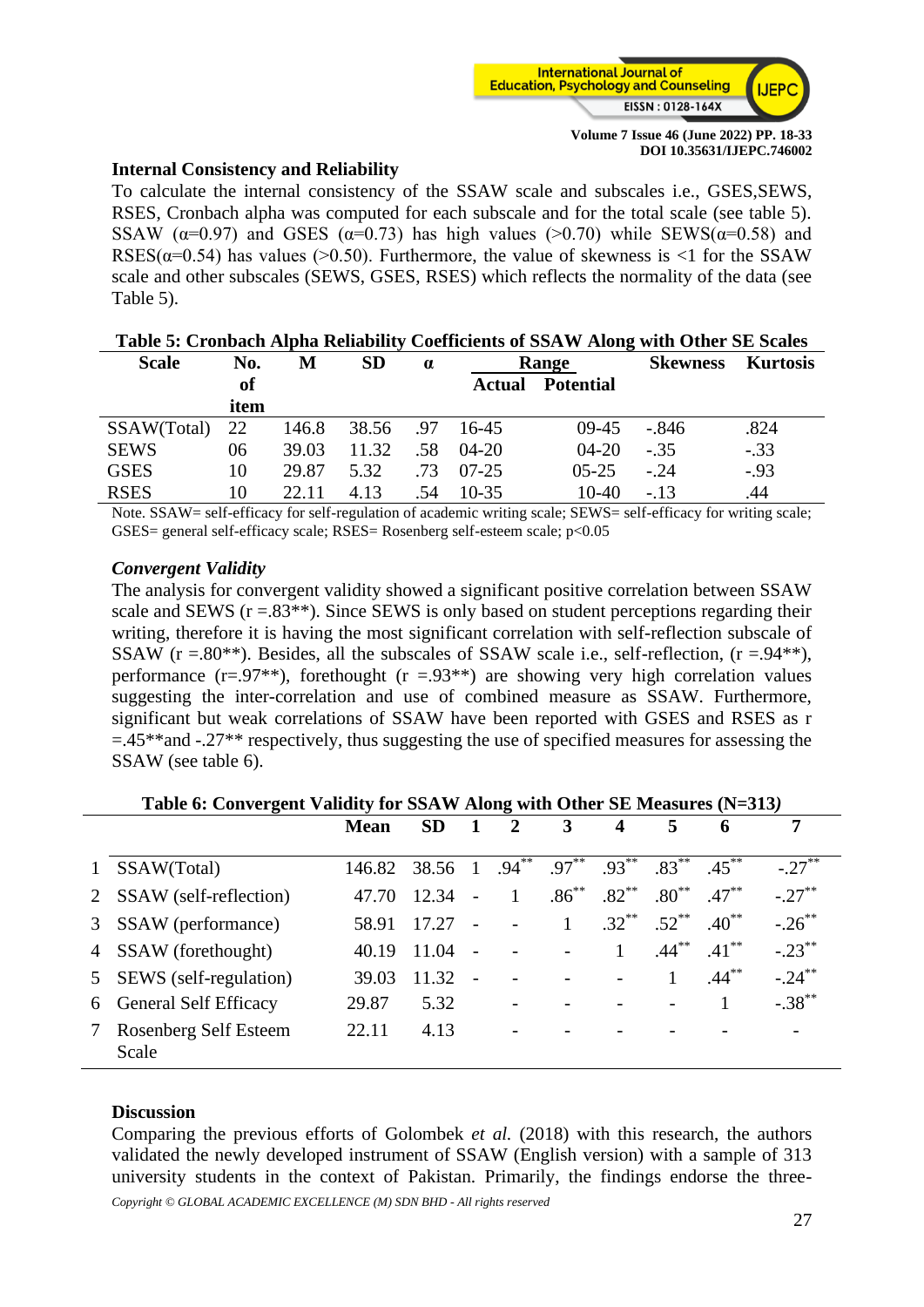

dimensional structure of SSAW (i.e., Forethought, Performance and Self-reflection) and the psychometric properties are satisfactory. The hypothesis was confirmed in terms of the scale's convergent validity.

To begin with, the reliability coefficient (Cronbach's Alpha  $> 0.500$ ) in this study indicated good reliability in all aspects. This is in line with previous research findings of Golombek *et al.* (2018). The authors did not rely solely on Cronbach's alpha values in a series of efforts to test for validity. However, both findings are positive indicators that support the SSAW scale's validity. The item total correlation values (>0.500) indicated that each item is related to the measured scale's total values. As a result, the authors conducted factor analysis, which is commonly used in similar research in a variety of subjects.

Furthermore, findings reveals that there is a positive correlation among SSAW scale, SEWS and GSES while weak correlation with RSES. The strong correlation of SSAW with SEWS shows its precision as SSAW is a construct which concerned with the academic writing of students. The findings of this context sensitive relationship between SSAW and SEWS propose that the SSAW scale is sensitive to various settings. According to Bühner (2011), it provides the most accurate indication for the domain specificity of the scale as well as preliminary evidence of discriminant validity. SSAW is also correlated positively, but weaker with GSES and RSES, thus showing evidence of divergent validity.

The significant differences in correlation coefficient between the three validation constructs (SEWS, GSES, RSES) and the subscales of SSAW scale suggest that the subscales are related to different aspects of the construct. The heterogeneity of these relationships can be interpreted as strong evidence for the variation into three subscales, despite the lack of a clear and obvious pattern in these relationships. Moreover, the results of the present study strengthened the logically based and empirically validated division of the three subscales (forethought, performance, self-reflection).

Results also reveals that the Chi-square changes between unconstrained model (2.688) and fully constrained model (2.631) are not significant. Therefore, the measurement model is invariant by gender. Moreover, present study was conducted with university students to investigate students' SSAW beliefs because SE and self-regulation are closely correlated with academic motivation and affect academic success and achievement in the academic domain (Golombek *et al.*, 2018; Pajares, 2003; Shell *et al.*, 1995). According to certain findings, the SE beliefs and self-regulation of university students about AW, have an effect on their motivation and success while writing (Pajares, 2003).

We have explored in this study that SSAW has the potential to be useful in higher education and could be beneficial to enhance students' achievement in academic writing. As a result of these findings, we believe it would be important to look into the evolution of SSAW over time and through various stages of schooling, to see if certain dimensions stay constant while others increase significantly as a student progress through the educational system. Moreover, findings revealed that SSAW scale can be used in the EFL/ESL context for research purpose at higher education level. We assume that, as compared to other available SE instruments, SSAW scale is useful for guiding interventions at the individual level. When each student will be assessed on three distinct dimensions (forethought, performance, self-reflection) the strengths and weaknesses of each student can be explained and further addressed.

*Copyright © GLOBAL ACADEMIC EXCELLENCE (M) SDN BHD - All rights reserved*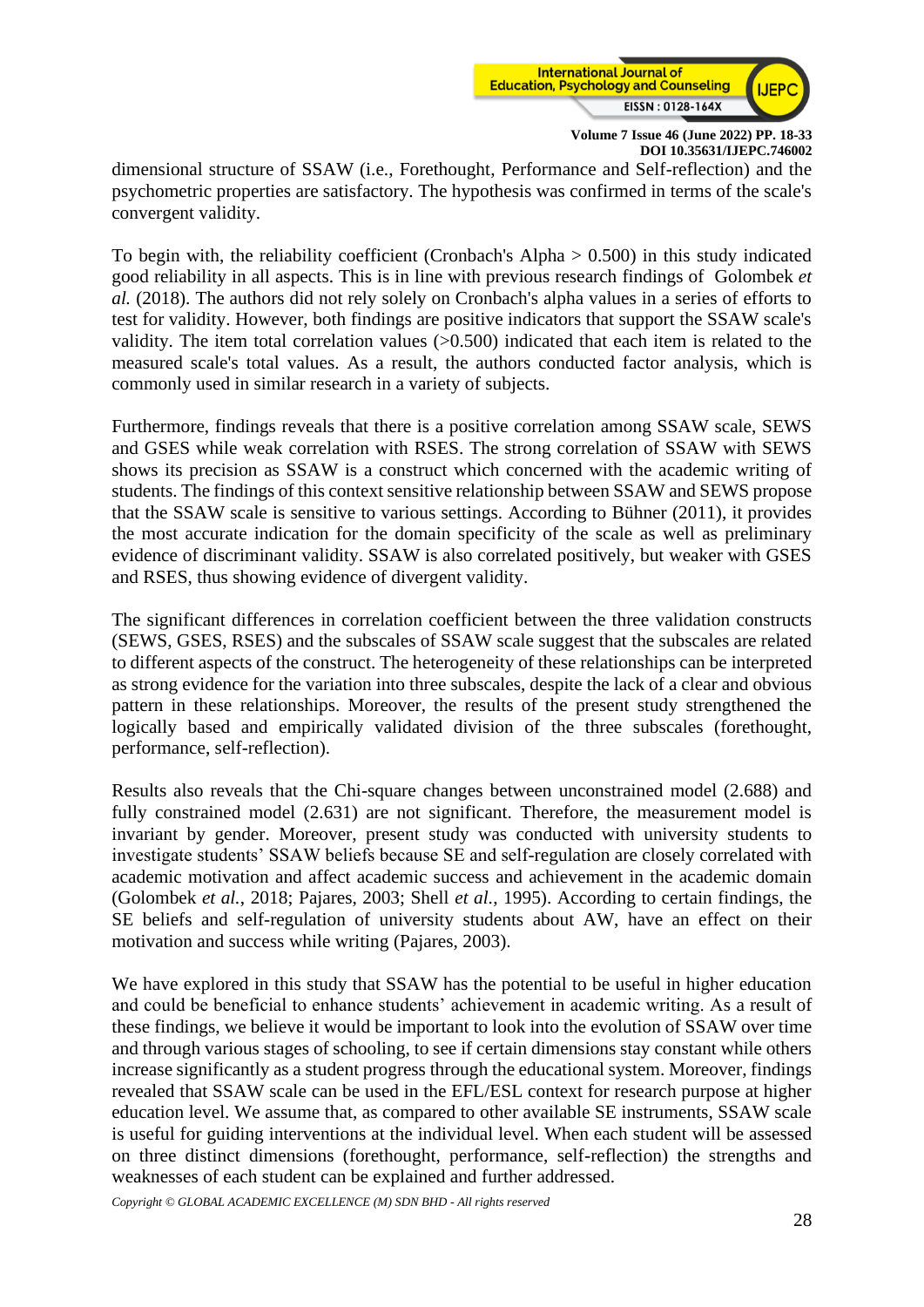

Our study, like any other, has some limitations. The biggest limitation is that we were unable to evaluate any writing product. As a result, our validation is limited to other SE scales like GSES, SEWS and RSES only. Although, this is common when translating measures into other languages; our findings may be strengthened if we can confirm the relationship between SSAW scale and writing outcomes such as essay scores. This is a new avenue for research that might increase possible value of using SSAW scale with university students, and it should be the next step in the expansion of SSAW scale in EFL/ESL contexts. Another constraint was that we couldn't control prior writing experience. The participants were all university students, which could imply any kind of range restriction. Therefore, it is recommended that this scale should be used primarily on university sample until a validation with overall adult population could be performed. One more limitation is unequal number of respondents by degree level; biased towards the undergraduates.

Despite some limitations, SSAW may enable researchers to study individual differences because it is a brief, trustworthy, and valid self-assessment measure. This research suggests that the scale could be used in a variety of settings. For example, the scale might be used in longitudinal studies to look at how SE attitudes about AW and self-regulatory writing skills change over time. It would be possible to investigate the influence of learners' perceived selfregulation for AW on their academic performance this way. Researchers might use crosssectional designs to compare pupils from different disciplines. Gender differences can also be explored.

Further research can also use Rasch Measurement Model to ascertain the rating scale functionality (given the 0 to 10 categories used), range of ability levels that can be measured, unidimensionality test the data, when analysed with Rasch Model suggest a unidimensional structure; unlike the results of the CFA. Moreover, there are surprisingly few systematic assessments of the various interventions for AW. The SSAW scale may provide writing researchers and those working in academic writing centres to methodically assess and streamline writing interventions in order to properly support students in one of their most difficult area/subjects. Despite some limitations and further research avenues, it is believed that the current study will contribute to the study of writing SE and SRL in various countries and settings especially in EFL/ESL context.

#### **Conclusion**

Present study provided significant indications regarding the internal consistency and reliability, content validity, convergent validity, construct validity and measurement invariance of the English version of SSAW scale. The external validation is adequate, although, the internal validation data suggest that the factor structure should be investigated further. Measurement invariance analysis showed insignificant changes between unconstrained and fully constrained model which showed that SSAW scale can be used in diverse educational settings. Findings suggest that the SSAW scale can be utilized at higher education level to assess students' selfefficacy for self-regulation beliefs and its impact on their achievement in academic writing.

#### **References**

Altınmakas, D., & Bayyurt, Y. (2019). An exploratory study on factors influencing undergraduate students' academic writing practices in Turkey. *Journal of English for Academic Purposes*, *37*, 88-103.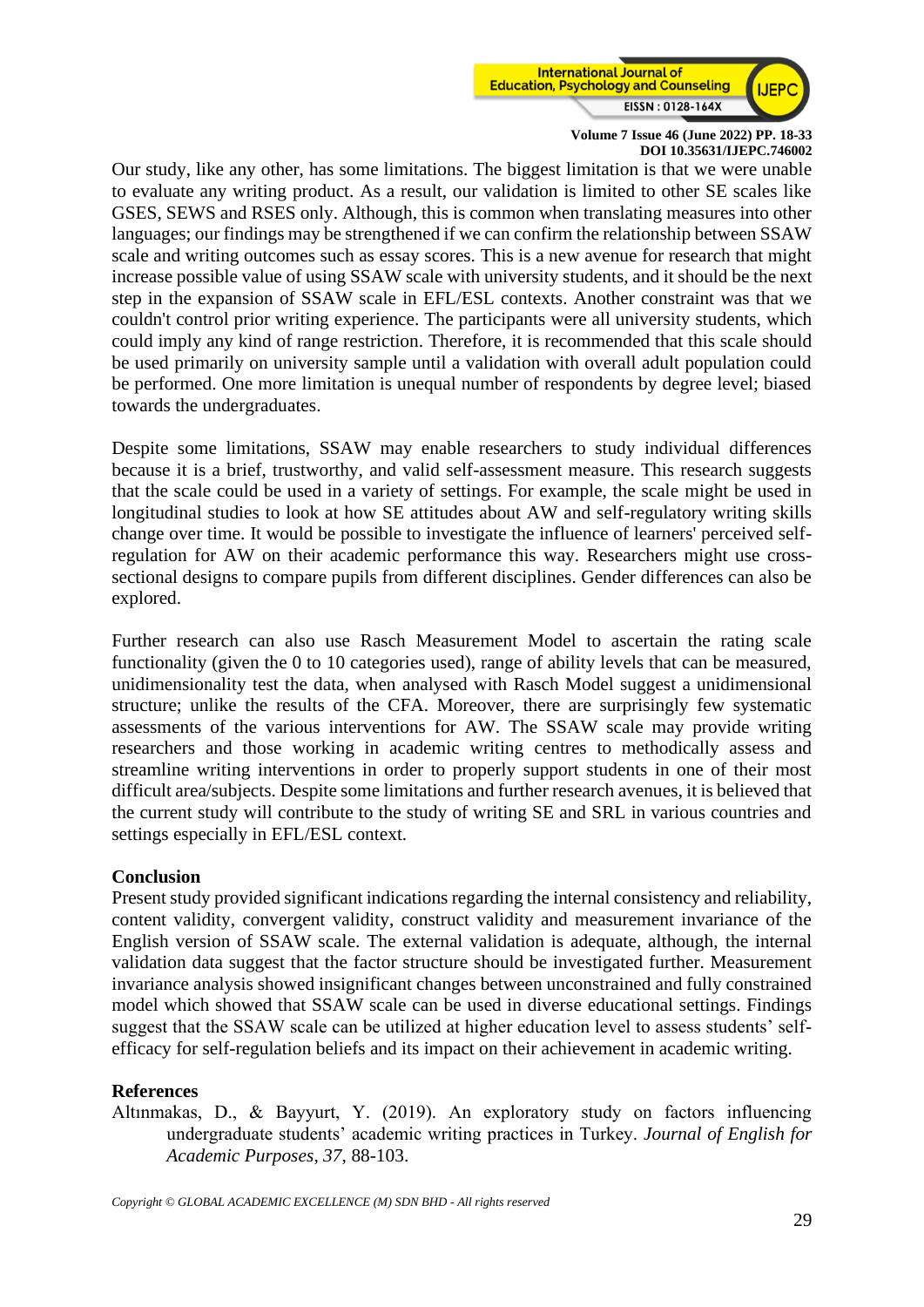

- Axboe, M. K., Christensen, K. S., Kofoed, P.-E., & Ammentorp, J. (2016). Development and validation of a self-efficacy questionnaire (SE-12) measuring the clinical communication skills of health care professionals. *BMC Medical Education*, *16*(1), 272. <https://doi.org/10.1186/s12909-016-0798-7>
- Bandura, A. (1986). *Social foundations of thought and action: A social cognitive theory* (Vol. null).
- Bandura, A. (1997). *Self-efficacy: The exercise of control* (Vol. null).
- Bandura, A. (2006). Guide for constructing self-efficacy scales. *Self-efficacy beliefs of adolescents*, *5*(1), 307-337.
- Browne, M. W., & Cudeck, R. (1992). Alternative Ways of Assessing Model Fit. *Sociological Methods & Research*, *21*(2), 230-258.<https://doi.org/10.1177/0049124192021002005>
- Bruning, R., Dempsey, M., Kauffman, D. F., McKim, C., & Zumbrunn, S. (2013). Examining dimensions of self-efficacy for writing. *Journal of Educational Psychology*, *105*(1), 25- 38.<https://doi.org/10.1037/a0029692>
- Bühner, M. (2011). *Einführung in die Test-und Fragebogenkonstruktion*. Pearson Deutschland GmbH.
- Chen, F. F. (2007). Sensitivity of goodness of fit indexes to lack of measurement invariance. *Structural equation modeling: a multidisciplinary journal*, *14*(3), 464-504.
- Chen, J., & Zhang, L. J. (2019). Assessing student-writers' self-efficacy beliefs about text revision in EFL writing. *Assessing writing*, *40*, 27-41. [https://doi.org/https://doi.org/10.1016/j.asw.2019.03.002](https://doi.org/https:/doi.org/10.1016/j.asw.2019.03.002)
- Cieciuch, J., & Davidov, E. (2015). Establishing measurement invariance across online and offline samples. A tutorial with the software packages Amos and Mplus. *Studia Psychologica: Theoria et praxis*, *2*(15), 83-99.
- Dar, M. F., & Khan, I. (2015). Writing anxiety among public and private sectors Pakistani undergraduate university students. *Pakistan Journal of Gender Studies*, *10*. [https://doi.org/https://doi.org/10.46568/pjgs.v10i1.232](https://doi.org/https:/doi.org/10.46568/pjgs.v10i1.232)
- Ersanlı, C. Y. (2015). The Relationship between Students' Academic Self-efficacy and Language Learning Motivation: A Study of 8th Graders. *Procedia - Social and Behavioral Sciences*, *199*, 472-478. [https://doi.org/https://doi.org/10.1016/j.sbspro.2015.07.534](https://doi.org/https:/doi.org/10.1016/j.sbspro.2015.07.534)
- Fareed, M., Ashraf, A., & Bilal, M. (2016). ESL learners' writing skills: Problems, factors and suggestions. *Journal of Education and Social Sciences*, *4*(2), 81-92.
- Golombek, C., Klingsieck, K. B., & Scharlau, I. (2018). Assessing self-efficacy for selfregulation of academic writing. *European Journal of Psychological Assessment*. <https://doi.org/10.1027/1015-5759/a000452>
- Golparvar, S. E., & Khafi, A. (2021). The role of L2 writing self-efficacy in integrated writing strategy use and performance. *Assessing writing*, *47*, 100504. [https://doi.org/https://doi.org/10.1016/j.asw.2020.100504](https://doi.org/https:/doi.org/10.1016/j.asw.2020.100504)
- Hambleton, R. K. (2005). Issues, designs, and technical guidelines for adapting tests into multiple languages and cultures. *Adapting educational and psychological tests for cross-cultural assessment*, *1*, 3-38.
- Han, J., & Hiver, P. (2018). Genre-based L2 writing instruction and writing-specific psychological factors: The dynamics of change. *Journal of Second Language Writing*, *40*, 44-59.
- Hanel, P. H., & Vione, K. C. (2016). Do student samples provide an accurate estimate of the general public? *PloS one*, *11*(12), e0168354.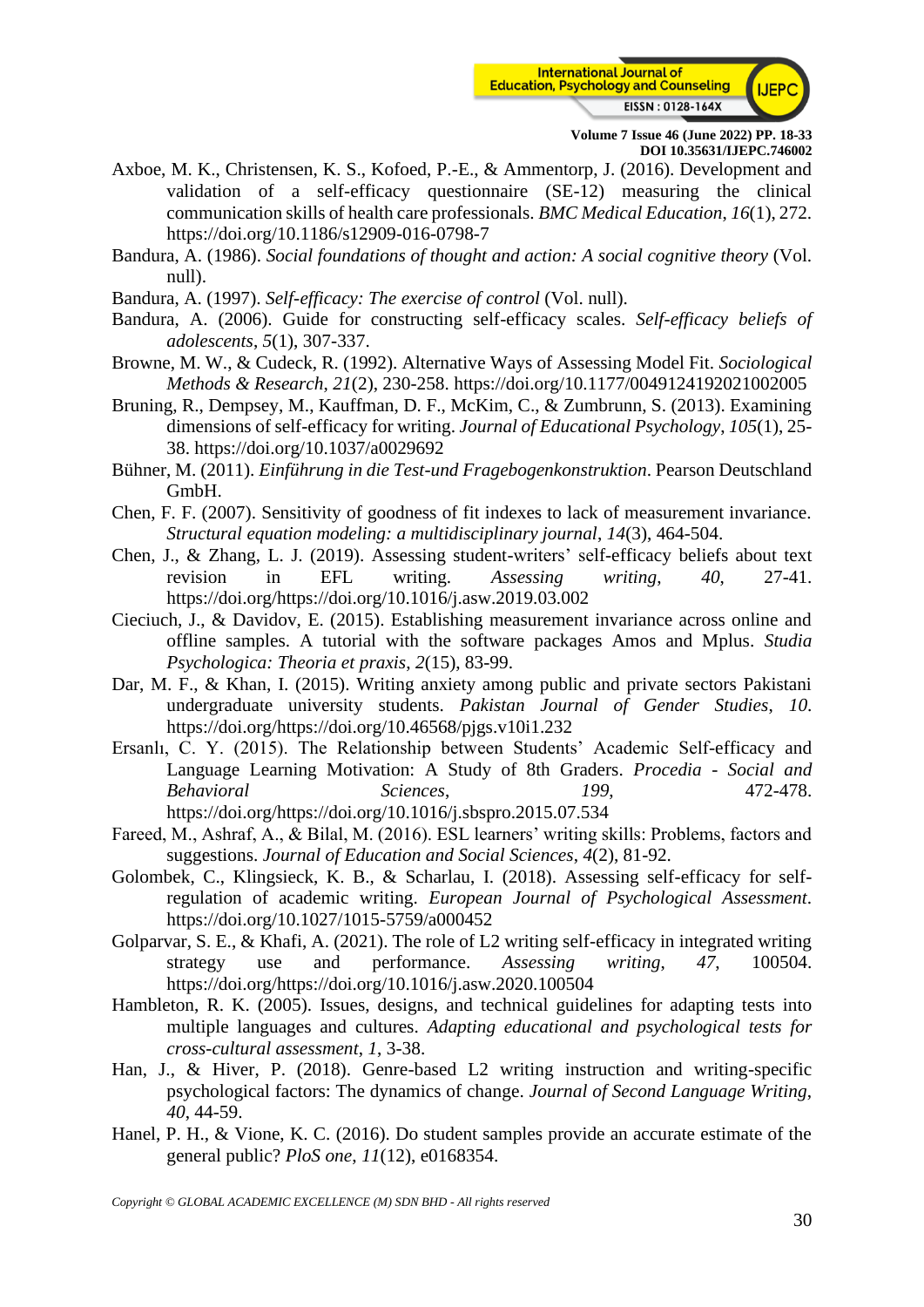

- Hayes, J. R. (2000). Understanding Cognition and Affect in Writing. *Perspectives on writing: Research, theory, and practice*, 6.
- Hu, L. t., & Bentler, P. M. (1999). Cutoff criteria for fit indexes in covariance structure analysis: Conventional criteria versus new alternatives. *Structural equation modeling: a multidisciplinary journal*, *6*(1), 1-55.
- Huang, P., Wang, C., & Xie, L. (2015). Self-efficacy beliefs and self-regulated learning strategies of Chinese students learning English as a second language and as a foreign language. In *Chinese education from the perspectives of American educators: Lessons learned from study-abroad experiences* (pp. 179-197). Information Age Publishing.
- Huwari, I. F., & Abd Aziz, N. H. (2011). Writing apprehension in English among Jordanian postgraduate students at Universiti Utara Malaysia (UUM). *Academic Research International*, *1*(2), 190.
- Hyland, K. (2006). *English for academic purposes: An advanced resource book*. Routledge.
- Kavanoz, S., & Yüksel, H. G. (2016). Developing and Validating a Self-Efficacy Scale for Scholarly Writing in English. *International Online Journal of Educational Sciences*. <https://doi.org/> <http://dx.doi.org/10.15345/iojes.2016.02.007>
- Kellogg, R. T., & Raulerson, B. A. (2007). Improving the writing skills of college students. *Psychonomic Bulletin & Review*, *14*(2), 237-242.<https://doi.org/10.3758/BF03194058>
- Khojasteh, L., Shokrpour, N., & Afrasiabi, M. (2016). The relationship between writing selfefficacy and writing performance of Iranian EFL students. *International Journal of Applied Linguistics and English Literature*, *5*(4), 29-37. [https://doi.org/http://dx.doi.org/10.7575/aiac.ijalel.v.5n.4p.29](https://doi.org/http:/dx.doi.org/10.7575/aiac.ijalel.v.5n.4p.29)
- Kurk, G., & Atay, D. (2007). Students' writing apprehension. *Journal of theory and Practice in Education*, *3*(1), 12-23.
- Lai, K., & Green, S. B. (2016). The problem with having two watches: Assessment of fit when RMSEA and CFI disagree. *Multivariate Behavioral Research*, *51*(2-3), 220-239.
- Mahboob, A. (2017). English medium instruction in higher education in Pakistan: Policies, perceptions, problems, and possibilities. *English medium instruction in higher education in Asia-Pacific*, 71-91. [https://doi.org/https://doi.org/10.1007/978-3-319-](https://doi.org/https:/doi.org/10.1007/978-3-319-51976-0_5) [51976-0\\_5](https://doi.org/https:/doi.org/10.1007/978-3-319-51976-0_5)
- Mahboob, A., Ahmar, N. H., Schneider, E. W., Burridge, K., Kortmann, B., Mesthrie, R., & Upton, C. (2008). Pakistani English: Phonology. *Varieties of English*, *4*, 244-258.
- Mitchell, K. M., McMillan, D. E., Lobchuk, M. M., Nickel, N. C., Rabbani, R., & Li, J. (2021). Development and validation of the Situated Academic Writing Self-Efficacy Scale (SAWSES). *Assessing writing*, *48*, 100524. [https://doi.org/https://doi.org/10.1016/j.asw.2021.100524](https://doi.org/https:/doi.org/10.1016/j.asw.2021.100524)
- Ng, C., Graham, S., Lau, K.-L., Liu, X., & Tang, K.-Y. (2021). Writing motives and writing self-efficacy of Chinese students in Shanghai and Hong Kong: Measurement invariance and multigroup structural equation analyses. *International journal of educational research*, *107*, 101751. [https://doi.org/https://doi.org/10.1016/j.ijer.2021.101751](https://doi.org/https:/doi.org/10.1016/j.ijer.2021.101751)
- Pajares, F. (2003). Self-efficacy beliefs, motivation, and achievement in writing: A review of the literature. *Reading &Writing Quarterly*, *19*(2), 139-158.
- Pajares, F., Hartley, J., & Valiante, G. (2001). Response Format in Writing Self-Efficacy Assessment: Greater Discrimination Increases Prediction. *Measurement and evaluation in Counseling and development*, *33*(4), 214-221. <https://doi.org/10.1080/07481756.2001.12069012>
- Pajares, F., Valiante, G., & Cheong, Y. F. (2006). Writing self-efficacy and its relation to gender, writing motivation and writing competence: A developmental perspective. In
- *Copyright © GLOBAL ACADEMIC EXCELLENCE (M) SDN BHD - All rights reserved*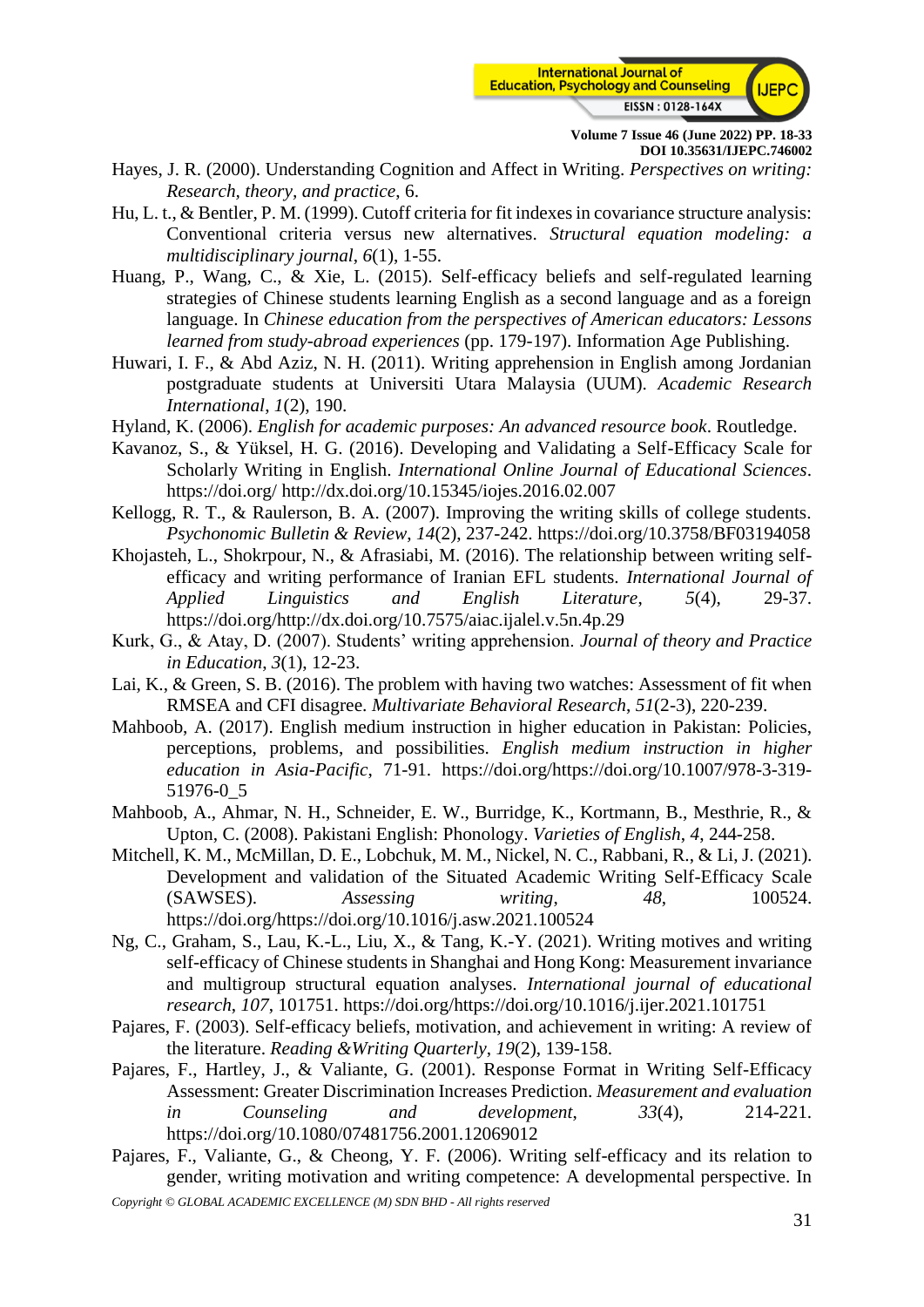

*WRITING AND MOTIVATION* (pp. 141-159). Brill. [https://doi.org/https://doi.org/10.1163/9781849508216\\_009](https://doi.org/https:/doi.org/10.1163/9781849508216_009)

- Pajares, F., Valiante, G., & Cheong, Y. F. (2007). Writing Self-Efficacy and Its Relation to Gender, Writing Motivation and Writing Competence: A Developmental Perspective. *WRITING*  $AND$  *AND MOTIVATION*, 141. [https://doi.org/https://doi.org/10.1163/9781849508216\\_009](https://doi.org/https:/doi.org/10.1163/9781849508216_009)
- Panc, T., Mihalcea, A., & Panc, I. (2012). Self-Efficacy Survey: a new assessment tool. *Procedia - Social and Behavioral Sciences*, *33*, 880-884. [https://doi.org/https://doi.org/10.1016/j.sbspro.2012.01.248](https://doi.org/https:/doi.org/10.1016/j.sbspro.2012.01.248)
- Paris, S. G., & Paris, A. H. (2001). Classroom Applications of Research on Self-Regulated Learning. *Educational psychologist*,  $36(2)$ , 89-101. [https://doi.org/10.1207/S15326985EP3602\\_4](https://doi.org/10.1207/S15326985EP3602_4)
- Peterson, R. A., & Merunka, D. R. (2014). Convenience samples of college students and research reproducibility. *Journal of Business Research*, *67*(5), 1035-1041.
- Phillips, C., & O'Flaherty, J. (2019). Evaluating nursing students' engagement in an online course using flipped virtual classrooms. *Student Success*, *10*(1), 59-72.
- Qiu, X., & Lee, M.-K. (2020). Regulated learning and self-efficacy beliefs in peer collaborative writing: An exploratory study of L2 learners' written products, task discussions, and self-reports. *System*, *93*, 102312. [https://doi.org/https://doi.org/10.1016/j.system.2020.102312](https://doi.org/https:/doi.org/10.1016/j.system.2020.102312)
- Rosenberg, M. (2015). Society and the adolescent self-image. In *Society and the adolescent self-image*. Princeton university press.
- Schraw, G. (1998). Promoting general metacognitive awareness. *Instructional Science*, *26*(1), 113-125.<https://doi.org/10.1023/A:1003044231033>
- Schwarzer, R., & Baessler, J. (1996). Evaluación de la autoeficacia: Adaptación española de la escala de Autoeficacia General. *Ansiedad y estrés*, *2*(1), 1-8.
- Schwarzer, R., & Jerusalem, M. (2002). The concept of self-efficacy. *ZEITSCHRIFT FUR PADAGOGIK*, 28-53.
- Schwarzer, R., & Warner, L. M. (2000). Stress, angst und Handlungsregulation.
- Shell, D. F., Colvin, C., & Bruning, R. H. (1995). Self-efficacy, attribution, and outcome expectancy mechanisms in reading and writing achievement: Grade-level and achievement-level differences. *Journal of Educational Psychology*, *87*(3), 386. <https://doi.org/> <https://doi.org/10.1037/0022-0663.87.3.386>
- Shell, D. F., Murphy, C. C., & Bruning, R. H. (1989). Self-efficacy and outcome expectancy mechanisms in reading and writing achievement. *Journal of Educational Psychology*, *81*(1), 91. [https://doi.org/https://doi.org/10.1037/0022-0663.81.1.91](https://doi.org/https:/doi.org/10.1037/0022-0663.81.1.91)
- Sun, T., & Wang, C. (2020). College students' writing self-efficacy and writing self-regulated learning strategies in learning English as a foreign language. *System*, *90*, 102221.
- Sun, T., Wang, C., Lambert, R. G., & Liu, L. (2021). Relationship between second language English writing self-efficacy and achievement: A meta-regression analysis. *Journal of Second Language Writing*, *53*, 100817. [https://doi.org/https://doi.org/10.1016/j.jslw.2021.100817](https://doi.org/https:/doi.org/10.1016/j.jslw.2021.100817)
- Teo, T., & Kam, C. (2014). A measurement invariance analysis of the general self-efficacy scale on two different cultures. *Journal of Psychoeducational Assessment*, *32*(8), 762- 767.
- Van de Schoot, R., Lugtig, P., & Hox, J. (2012). A checklist for testing measurement invariance. *European journal of developmental psychology*, *9*(4), 486-492.